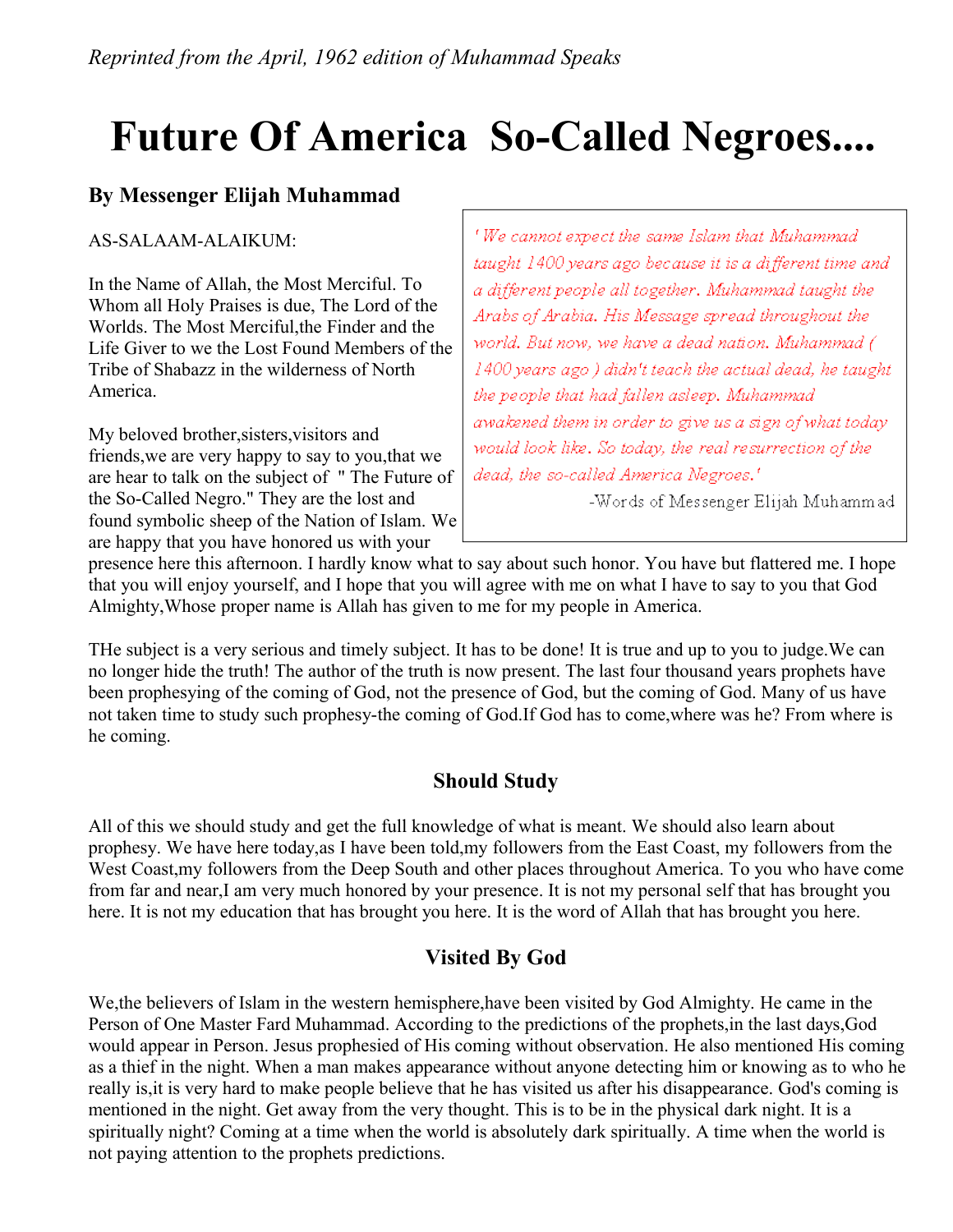#### **6,000 Years**

We have been ruled by the white race for the past 6,000 years. Whether or not they actually ruled all of the 6,000 years, it was given to them ! In the beginning of their creation they had the rights and the authority from Almighty Allah and the scientist in that day to rule us for 6,000 years. Those 2,000 years that you don't have any history of just what went on before the birth of Moses, we are here to tell you. It has been revealed. The coming of God in the last day is to reveal the truth that has not been revealed. He is to reveal the truth of the ruler which is now about to be dispossessed of his authority and seat as a ruler.

## **Give Credit**

I hope that you don't think I am making up something. I hope that you don't think it is Elijah, rather give credit to whom the credit is due. It is God Himself. The white race was not able to rule effectively for the first two thousand years because of a punishment which Allah put upon them for starting war and trouble among the righteous people in the very beginning. Six months after their fathers,rather I should say Father, had made a successful graft of them. They entered back into the Holy Land, among the the Holy people.They started trouble. They were run out from among the Holy people and were punished for 2,000 years without any guide. They have not that history nor have you been given it. What went on the 2,000 years before Moses birth. They take up for Moses. They had two great prophets during their last 4,000 years.Moses and Jesus. They have not believed in either one! They have not practiced the religion of either one!

## **Know and Understand**

According to the teaching of the Holy Quran,all of the prophets of God taught Islam! When we know and understand the meaning of the religion of Islam,we cannot deny that all prophets of God should have taught the people Islam. Islam means entire submission to the Will of God. If a prophet does not teach the entire submission to His will,meaning Allah, then I say that prophet is not the prophet of Allah. He is the prophet of the devil !

The last 4,000 we have had many religions other than Islam. We have had many representatives of God representing this and that. Wood, Monkeys everything has been worshiped! Cow has been worshiped as God. This shows the effect of the ignorance of the Almighty God,Himself, whenever he hides His face from a people or withdrew His guidance. That people goes astray. They will bow down to works of their own hand. That's what happen in the past 4,000 years.

## **Today Three Religions**

We have today three religions. They are the greatest religions of the people. They are namely,Islam,Hinduism or Buddhism and Christianity. Christianity is the youngest of them all. These three religions today are in war with each other for supremacy. We cannot accept Hinduism. We cannot accept Christianity. They both have failed. We must accept a religion that by nature the people can believe and obey. We must accept a religion that God Himself is the author and not the people.

We know today that these religions were organized by leaders of such faith. Islam is not an organized religion!Islam is a religion to the Holy Qu'ran,which is the natural religion of man,in which God has created him. According to the Holy Qu'ran, every human being is born under Islam. It is their parents or their leaders that make them something else. We know that the two religions that are now trying to hinder the success were organized. They didn't come from God. If they had,God double-crossed Himself ! Jesus could not have brought to us a religion two thousand years ago. The time was not there for any such change. When Paul said that he saw " Him as one born out of due season,he has a witness. That witness is me,for his work was ahead of time by 2,000 years We may seem a little strange to you,you may argue with us,but nevertheless,it is true.If you argue with truth,you may find yourself disgraced !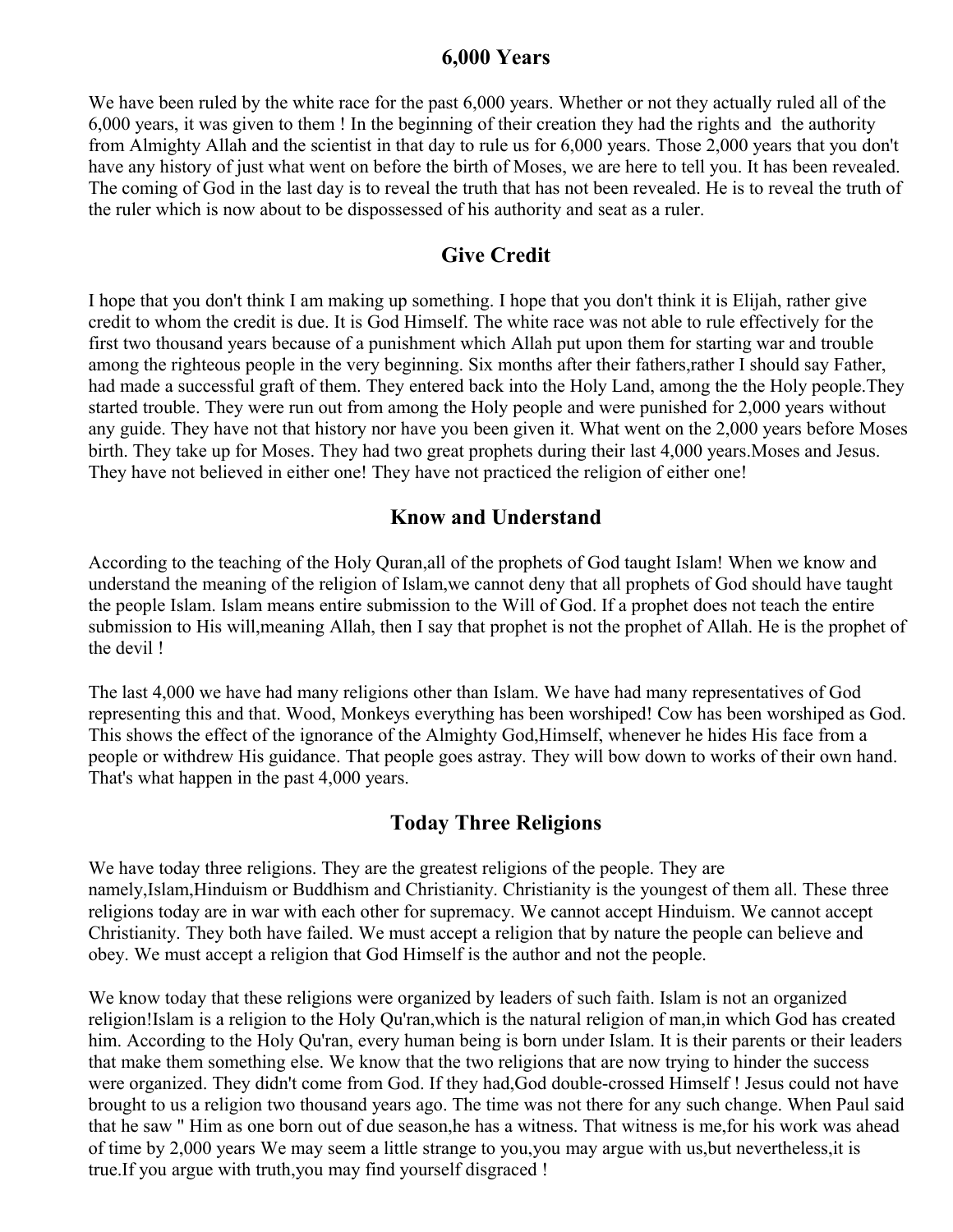Our greatest desire,this afternoon,is to bring you up to date with truth and tell you what Allah has offered to us for a future. The future of the people that were lost here about 400 years ago. This happened because of the smartness and tricknology of one,John Hawkins, who went in among our people,he deceived them and bribed the tribesmen. He brought them here for the purpose of robbing them of the knowledge of themselves and making them physical slaves for the American white man. We have served that purpose well ! We have been zealous to the worship and the call of the American white man.

## **Never Rebelling**

No one can deny that we ever offered any rebellion in the past. They had never had any trouble with a revolution being national here because of you and me! We,today,have been robbed thoroughly of the knowledge of ourselves and our kind. We don't look forward to try and make friends or establish a unity between ourselves and our black brother wherever he may be ! Whether our black brother is in America or whether he is in Asia or Africa. We have been made just that dumb not to make friends with him. We have been made very dumb and frightened so thoroughly by the white man that we are afraid to speak up for our own brothers and sisters who came from our mother and father if the white man says he does not like it! This fear handicaps millions of our people from the joy and pleasure which they should be enjoying. Number one is Freedom,justice and Equality.

# **In Lion's Den**

We cannot enjoy Freedom, Justice and Equality while the lion that has taken us in the den with him 400 years ago still stands over us and has his claws and teeth in us. We must be freed! We must be brought out,as the Bible mentions it in a certain place;"That what the dragon has swallowed!" This means a people swallowing another people!

#### Swallowed Darker People

American white people have swallowed the darker people,whom they call Negroes!They named us that themselves! Today,we have not any sign of "a nation within a nation"to the appearance of the outside. We are here in America by the master's name. This makes it hard for our people in Asia and Africa to tell which or who is Johnnie Jones. There are two. One is a black one,and one is a white one! One of the most important things for so-called American Negroes is to free himself from that which has enslaved him. The very name of Jones or Johnson,Wood, Culpeper,Bird,Fish or Hog,are not names of God. They are the names of white people.As long as you are Mr.Fish or Mr. Bird,you belong to white people. There are no such names of Allah.

#### Coming Of God

The Bible teaches you that on the coming of God, He will call you after a name of His own. This is now being done.I didn't always,or have not always been called "Muhammad." God gave me this name. There are plenty of enemies who would like that you think that I chose this name for myself. Their desire is to keep you thinking that there isn't any God or a Divine Power working for me .I didn't give myself these names. First I was called "Karriem," and later on God's departure, He said I should be called " Muhammad." These names are all from Him. I knew nothing about Islam. I knew nothing about the name "Muhammad." I had not been schooled in any such knowledge. But today I bear witness that God Himself is present.

# **Condemned By Universe**

There are many people who would like that you think that God is a spirit and He has no form. This false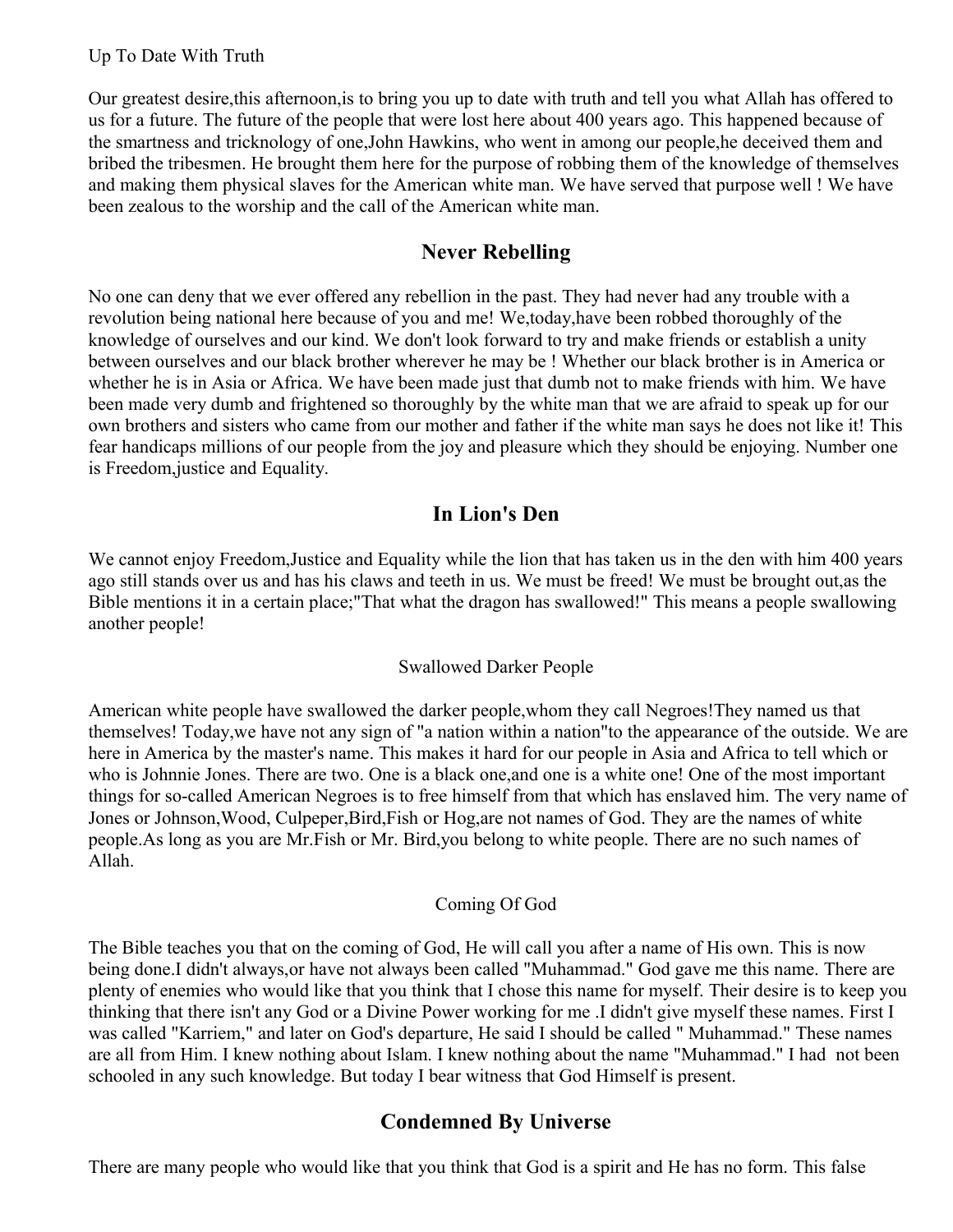thought is all condemned by His universe. God has made for us a visible universe. He has made for us visible beings. If a visible universe of material that has been made from His word,if there are people that He says that they are His likeness and the very image of Him,then God has to be a person Himself! If He sees,if He hears,if He acts,then He is a person ! There is no such thing as a spirit that can do these things! If He is from the beginning and there is no ending to Him and we have not His birth record, then this is He.

## **Have It In History**

We have it too from God's mouth. We have it in history that the black man has no beginning. We can't locate his birth on the planet. I'm saying this for you my people You have no birth record! There is no history there is no history that can say truthfully that you had a beginning back there or and ending over there. The only history of a people having a beginning and ending-is of the white race! Today,their theologians and scientists on religion are teaching you and me that their world is coming to an end. They know that they were not to be here forever! There is some prophesy,that we have, that they are not created to live forever. Some prophesy,bold and harsh for us,reads"...they were made fuel for hell's fire." I have nothing to do with their coming into being. I do say this,I hope that there will never be a father that will produce such enemy anymore in the future.

## **Cannot Deny Truth**

We cannot deny the truth for the sake of friendship among the falsehood. The Holy Quran teaches you and me, "Do not mix up the truth with falsehood while you know." Elijah just can't do that. Elijah has been raised among you to tell you the truth of that which you do not know. I guide you in the path of Allah wherein that you may be blessed and blessed forever.It is the choice of God to put you on the road to success. You,the socalled American Negroes,are the elect and the choice of your God!

#### **Truth Of Mission**

I do not mean to cast any reflection upon the white race. I just want to tell you the truth of my mission. It is written of me that Elijah would turn the hearts of the children,the ignorant and the blind,deaf,and dumb of the people of God to their fathers,namely,the orthodox Muslims,the ancient people of ours-and the heart of the orthodox Muslims to us. This linking together is now going on. There are many orthodox Muslims,whom I don't criticize when they speak such things as "...We don't recognize Muhammad's teaching." I know why they say so! I know that Allah will bless me with success. I'm not looking forward to the orthodox Muslims for guidance. I'm looking forward to Allah to guide me!

#### **A New Day**

We are here at the time of a new day. A new Sun is to rise. We are here to testify to the truth that the old must give-way for the new. We cannot have the Islam that they had in Moses time. It was fitting for his time. We cannot expect the Islam that Jesus taught two thousand years ago. It was fitting for His time. We cannot expect the same Islam that Muhammad taught 1400 years ago because it is a different time and a different people all together. Muhammad taught the Arabs of Arabia. His Message spread throughout the world. But now, we have a dead nation. Muhammad ( 1400 years ago ) didn't teach the actual dead, he taught the people that had fallen asleep. Muhammad awakened them in order to give us a sign of what today would look like. So today, the real resurrection of the dead, the so-called America Negroes.

#### **By Elijah Muhammad**

**Messenger of Allah**